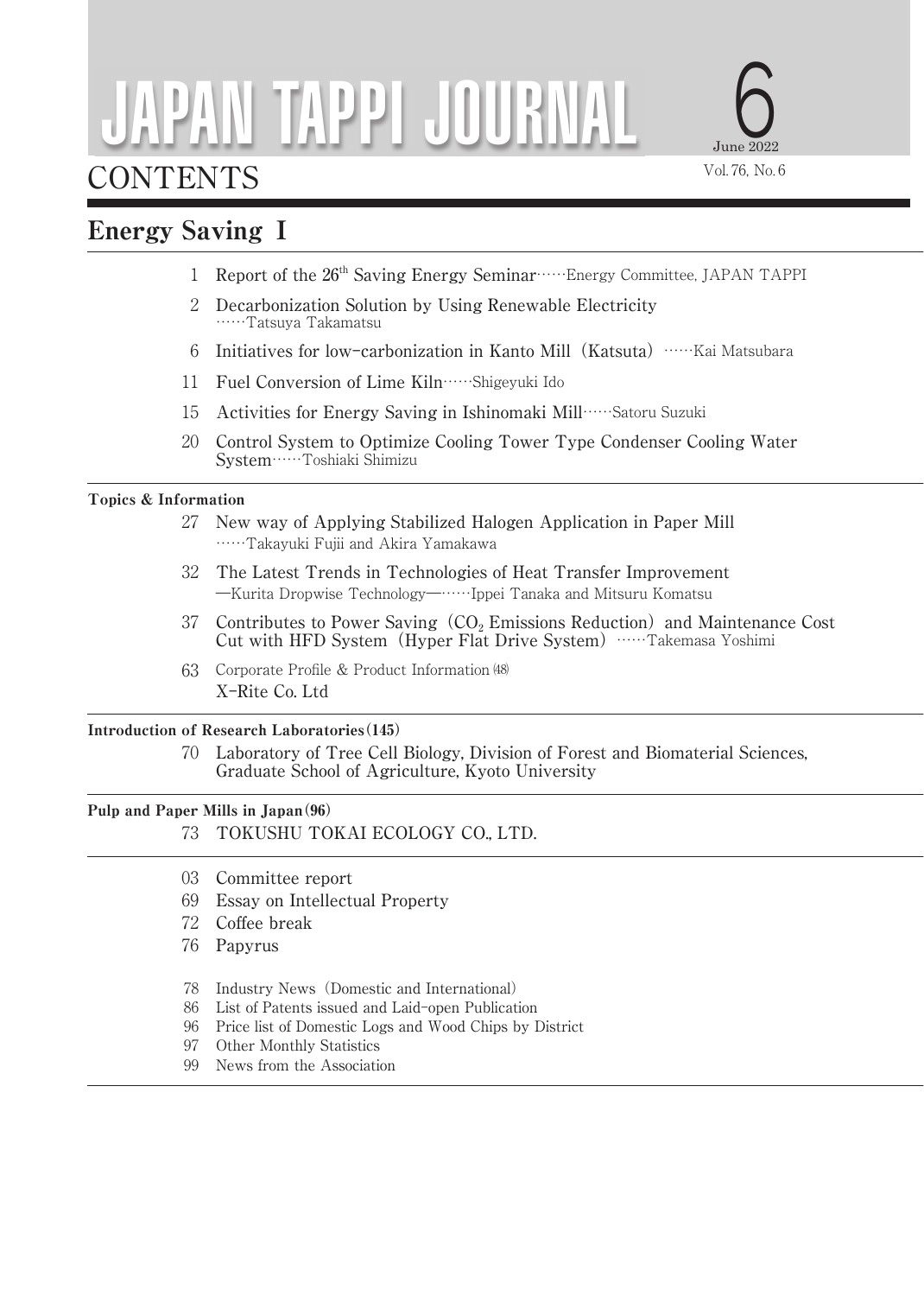#### **2022 June JAPAN TAPPI JOURNAL Vol.76, No.6 Abstracts**

#### **Decarbonization solution by using renewable electricity**

Tatsuya Takamatsu SINANEN CO.,LTD

This paper explained how to procure electricity from renewable energy for decarbonization. The first issue that companies should consider in order to achieve decarbonization is whether or not they will invest themselves and strive to improve the ratio of renewable energy. If you are not willing to invest, you can solve it by consulting a power retailer and using the environmental value of the existing power plant. If you are willing to invest (additionality), I think the three methods described in this paper will be very informative. Particularly with regard to the Corporate PPA, although it is the most noticeable method, the understanding has not progressed, so I would be grateful if you could understand how to operate it in this paper.

#### **Initiatives for low-carbonization in Kanto Mill(Katsuta)**

Kai Matsubara Kanto Mill (Katsuta), Hokuetsu Corporation

In Hokuetsu Corporation Kanto Mill (Katsuta site), the No.2 biomass boiler (2B) and No.2 steam turbine generator (2T/G) generate steam and electric power for the whole facilities, and the surplus electricity is supplied outside for sale. This boiler mainly uses wood chip derived from construction waste, coal, and paper sludge and waste plastic generated inside the mill. On calorie basis, about 90% of the fuel is wood chip and paper sludge, about 1% is waste plastic, and the rest of around 10% is coal.

Our company set a goal in 2021, that it will achieve virtually zero of carbon dioxide emission by 2050. For this goal, we have already started efforts to reduce coal used for fuel in 2020. In this report we introduce the examples of coal reduction so far and future policies.

#### **Fuel conversion of lime kiln**

Shigeyuki Ido Kani Mill, Daio Paper Corporation

Daio Paper Group has declared that we will aim for carbon neutrality in 2050 toward the realization of carbon-free society. In order to reduce  $CO<sub>2</sub>$  emissions at Kani Mill, the fuel for lime kiln, which is one of the main source of  $CO<sub>2</sub>$  emissions, was converted from heavy oil to city gas.

By converting fuel,  $CO_2$  emissions will be reduced by 11,173t in 2022. This is 8.9% of  $CO_2$  emissions of Kani Mill.

In the future, further reductions in emissions can be expected to be achieved by reducing emission intensity on the supply side.

#### **Activities for Energy Saving in Ishinomaki Mill**

Satoru Suzuki Ishinomaki Mill, Nippon Paper Industries Co., Ltd.

The Nippon Paper Group is working to reduce GHG emissions through three key initiatives: shifting to alternative fuels, promoting energy saving in production and logistics processes and absorbing and fixing CO2 through the appropriate management of company-owned forests.

We will introduce four improvement cases at Ishinomaki mill.

「Efficiency increase by a 7B black liquid heater of the indirect system」

「Improvement of practical use of 8B SAH」

「Increase of RPF by control improvement of 1B GAH」

「Load stabilization of a 8B by improvement of 6T control」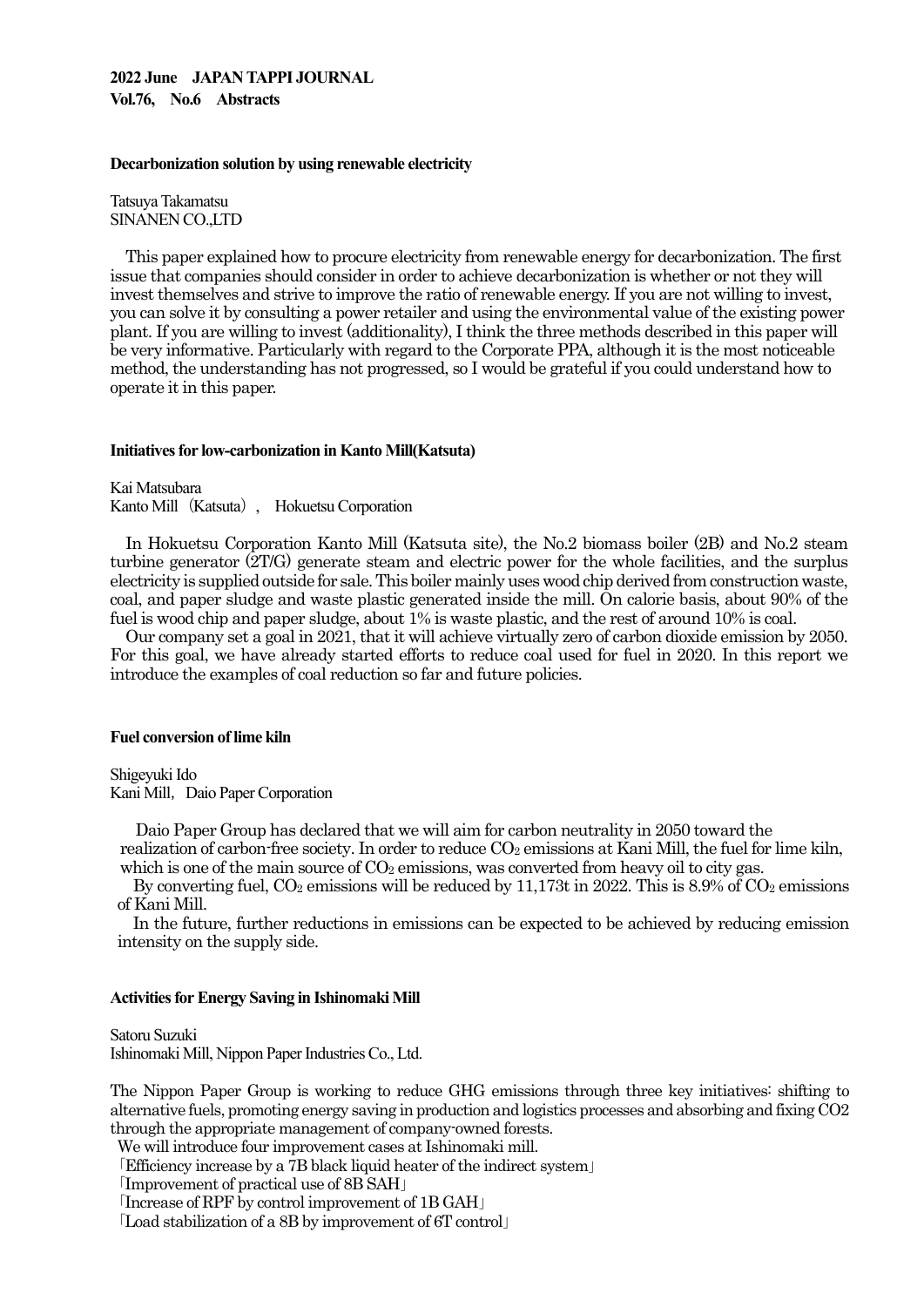#### **Control System to Optimize Cooling Tower Type Condenser Cooling Water System**

#### Toshiaki Shimizu

Chubuplant Service CO.,LTD.

Cooling tower type condenser cooling systems are greatly influenced by atmospheric conditions. Moreover, since they are designed for the hot and humid summertime, excessive cooling for most of the year results in a large waste of power. To solve this problem, this system optimally controls the rotation number of the auxiliary machines of the condenser cooling water system: the cooling tower fan and the circulating water pump, thereby reducing the station service power of the power generation equipment and increasing the amount of electricity selling. Specifically, the total power of the cooling tower fan and the circulating water pump is minimized by controlling both the cooling air volume of the cooling tower fan and the cooling water flow rate of the circulating water pump to prevent overcooling of the cooling water and at the same time, the degree of vacuum of the condenser is controlled to a constant level.

 In an in-house power generation facility that had introduced this system, the power reduction amount was 1,337 MWh / year (crude oil equivalent 337 kL / year), and the reduction rate was 52.2%, which means the amount of power was reduced to less than half. In addition, the condenser vacuum value had been controlled to be mostly constant throughout the year, contributing to the improvement of turbine efficiency.

#### **New way of applying stabilized halogen application in paper mill**

Takayuki Fujii , Akira Yamakawa KATAYAMA CHEMICAL,Inc.\*<sup>1</sup> and KATAYAMA NALCO,Inc.

From the standpoint of environmental concern such as preservation of forest resource and waste disposal, importance of the reuse of waste paper is increasing. As the utilization rate of waste paper increases, the strength of the paper decreases due to the reduction of fibrils on the surface of the fiber and the increase of short fibers as the paper is recycled over and over. In addition, there is a growing demand for the reuse of low grade waste paper that has not been used in the past. Besides, the trend toward closed systems in consideration of the environment has led to problems such as pitch trouble and reduced effectiveness of internal chemicals due to deterioration of process water quality. Manufacturing process of waste paper pulp are disintegration of waste paper, dust removal, deinking and bleaching. Those waste paper pulp is used in the preparation process to add internal additives and to adjust the pulp density, then it goes through the paper making process to be completed as paper. There are several problem in each process such as difficulty in disintegration and deinking, pitch trouble and increasing paper strength agent usage due to decreased paper strength. In order to solve these problems, we focused on stabilized halogen and conducted several studies. We have products that produce stabilized halogens, and we have verified its effects other than biocide, such as accelerated disintegrating, improved deinking, suppression of pitch trouble, and enhanced paper strength.

#### **The latest trends in technologies of heat transfer improvement -Kurita Dropwise Technology-**

Ippei Tanaka, Mitsuru Komatsu Kurita Water Industries Ltd,

Kurita Dropwise Technology has been installed to over 100 factories, mainly in Japan and South east Asia. From these references, the improvement of steam consumption by 3~20 % and other new values were also confirmed, such as the improvement of the paper machine speed, the cut of maintenance operation, the decrease of loss products, the time saving of pre-heating and so on.

In recent years, this technology has been installed not only to paper factory but also other factories, and great effects were confirmed in each factories, such as a condenser of power boilers, a corrugator in cardboard factories, a cooking instrument in chemical factories, and so on.

We have had trials for applying to new facilities, such as a turbine condenser in power boilers, an 1E can and condensers in black liquor evaporators, a steam dry process in pulp sheet machines, and so on. Kurita believes that we can contribute to create the new value for society and companies, by installing this technology and maximize heat transfer efficiencies of more factories.